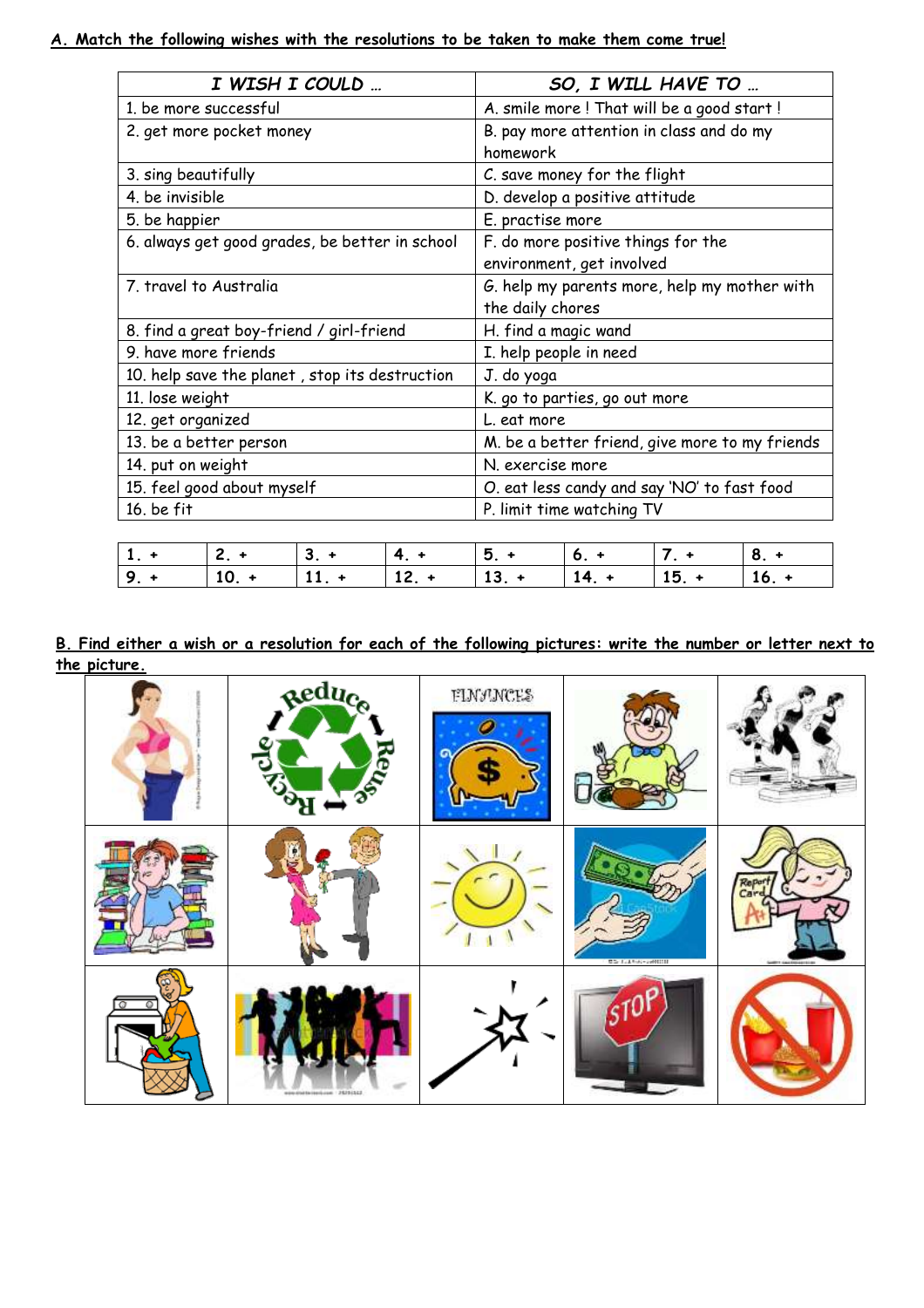## **C. What are YOUR top ten wishes? Number them from 1 to 10**

|               | How many of you |
|---------------|-----------------|
|               | have chosen ?   |
| $N^{\circ}1$  |                 |
| $N^{\circ}2$  |                 |
| N°3           |                 |
| $N^{\circ}4$  |                 |
| $N^{\circ}5$  |                 |
| $N^{\circ}6$  |                 |
| $N^{\circ}7$  |                 |
| $N^{\circ}8$  |                 |
| N°9           |                 |
| $N^{\circ}10$ |                 |

|                | D. What will you have to do if you want to make your top 3 wishes come true?<br>(Try and do this without looking at the previous page !) |  |  |
|----------------|------------------------------------------------------------------------------------------------------------------------------------------|--|--|
|                |                                                                                                                                          |  |  |
| $\overline{2}$ |                                                                                                                                          |  |  |
| 3 <sub>1</sub> |                                                                                                                                          |  |  |